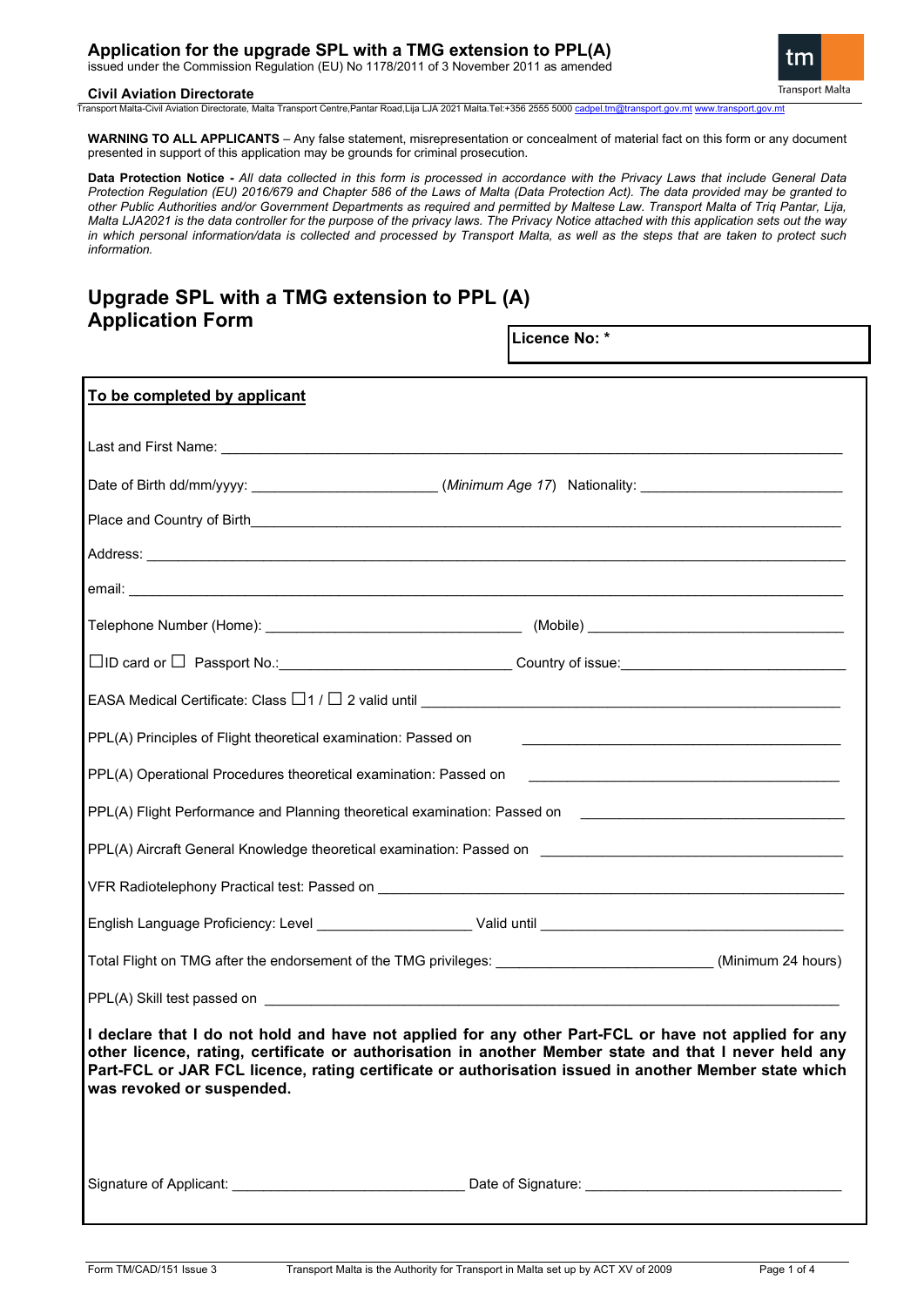# **Application for the Upgrade from SPL with a TMG extension to PPL(A)**

Transport Malta-Civil Aviation Directorate, Malta Transport Centre,Pantar Road,Lija LJA 2021 Malta.Tel:+356 2555 5000 cadpel.tm

# **Upgrade from SPL with a TMG extension to PPL (A) Application form**

**Licence No: \***

| To be completed by ATO and signed by Head of Training                                                                                                                                         |                                                                                                               |  |  |  |
|-----------------------------------------------------------------------------------------------------------------------------------------------------------------------------------------------|---------------------------------------------------------------------------------------------------------------|--|--|--|
|                                                                                                                                                                                               |                                                                                                               |  |  |  |
|                                                                                                                                                                                               |                                                                                                               |  |  |  |
|                                                                                                                                                                                               |                                                                                                               |  |  |  |
| Total Flight Instruction hours completed in aeroplanes at ATO: ___________________(Minimum 15 hours)                                                                                          |                                                                                                               |  |  |  |
| Supervised Solo Flight time Hours: _______ Min 10 hrs including ______ hours of solo cross-country Min 5 hrs                                                                                  |                                                                                                               |  |  |  |
| To be completed by Instructor supervising qualifying Solo Navigation flight                                                                                                                   |                                                                                                               |  |  |  |
| Solo Cross country flight of ______________________________km Min 270 km (150NM) during which full stop<br>landings at 2 aerodromes different from the aerodrome of departure have been made. |                                                                                                               |  |  |  |
|                                                                                                                                                                                               |                                                                                                               |  |  |  |
|                                                                                                                                                                                               |                                                                                                               |  |  |  |
|                                                                                                                                                                                               |                                                                                                               |  |  |  |
|                                                                                                                                                                                               |                                                                                                               |  |  |  |
|                                                                                                                                                                                               |                                                                                                               |  |  |  |
|                                                                                                                                                                                               | Instructor Certificate No. 2008. Entertainment of the United States and Theorem and The United States and The |  |  |  |
|                                                                                                                                                                                               |                                                                                                               |  |  |  |
| The ATO confirms that the candidate has been trained according to the approved syllabus, assures<br>the required proficiency level and recommends the applicant for the PPL(A) Skill test.    |                                                                                                               |  |  |  |
| Signature of Head of Training: __________________                                                                                                                                             |                                                                                                               |  |  |  |

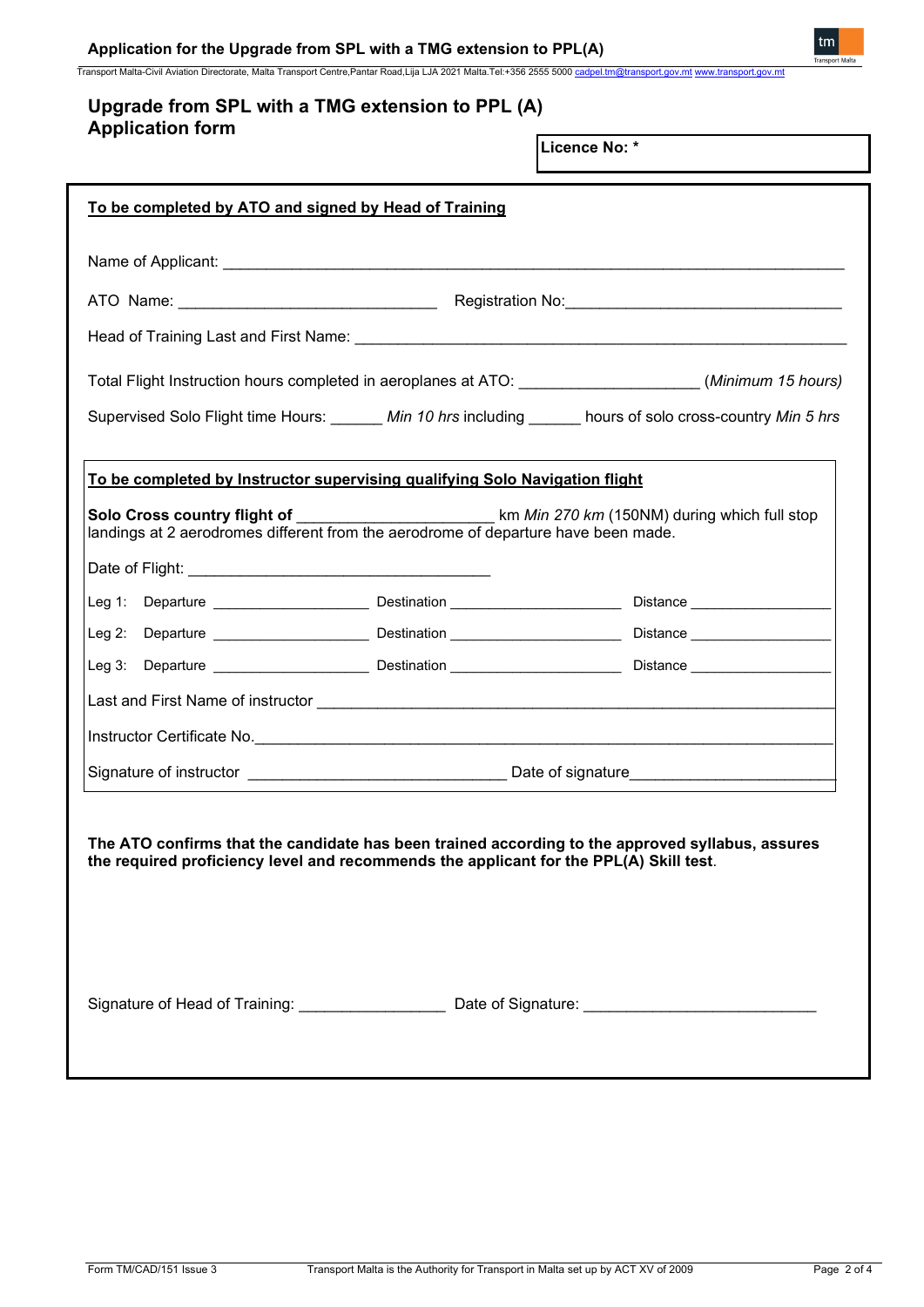# **Documents Required:**

- 1. A copy of the Malta ID Card (both sides) or Passport [Original has to be presented before licence is collected]
- 2. A copy of the Medical Certificate [Original has to be presented before licence is collected]
- 3. Log Book All flight instruction / ground instruction / under supervision flight entries must be signed by the instructor
- 4. Copy of ATO Approval Certificate if not issued by Transport Malta
- 5. Copy of Examiner Certificate if not issued by Transport Malta
- 6. Copy of Language Proficiency Certificate
- 7. Copy of the SPL licence
- 8. Original PPL skill test form required
- 9. Copy of Theoretical Examinations certificate

## **It is important to send all the documents to avoid a delay in the issue of the licence.**

## **Transport Malta – Civil Aviation Directorate Bank Details:**

Bank Name: Bank of Valletta Bank Branch: Naxxar Bank Address: 38, Triq tal-Labour, Naxxar NXR 9020 Bank's BIC Code: VALLMTMT Sort Code: 22013 Account Holder: Transport Malta – Civil Aviation Directorate Account No: 12000580013 IBAN No: MT13VALL 22013 0000 000 12000 5800 13

**Fee**: The applicable fee in the Malta Air Navigation Order / Scheme of Charges on the Transport Malta website has to be submitted with the application.

**Queries**: If you need additional information send an email t[o cadpel.tm@transport.gov.mt](mailto:cadpel.tm@transport.gov.mt) to the attention of **Personnel Licensing Section, Civil Aviation Directorate** giving your contact telephone number.

## **Send completed form to:**

Transport Malta – Civil Aviation Directorate, Personnel Licensing Section, Pantar Road Lija, LJA 2021, Malta

**Office use Only**

 $\mathbf{1}$ 

 $(2)$ 

 $(3)$ 

 $(4)$ 

(5)

 $\circled{6}$ 

 $\circled{2}$ 

(8)

**①**